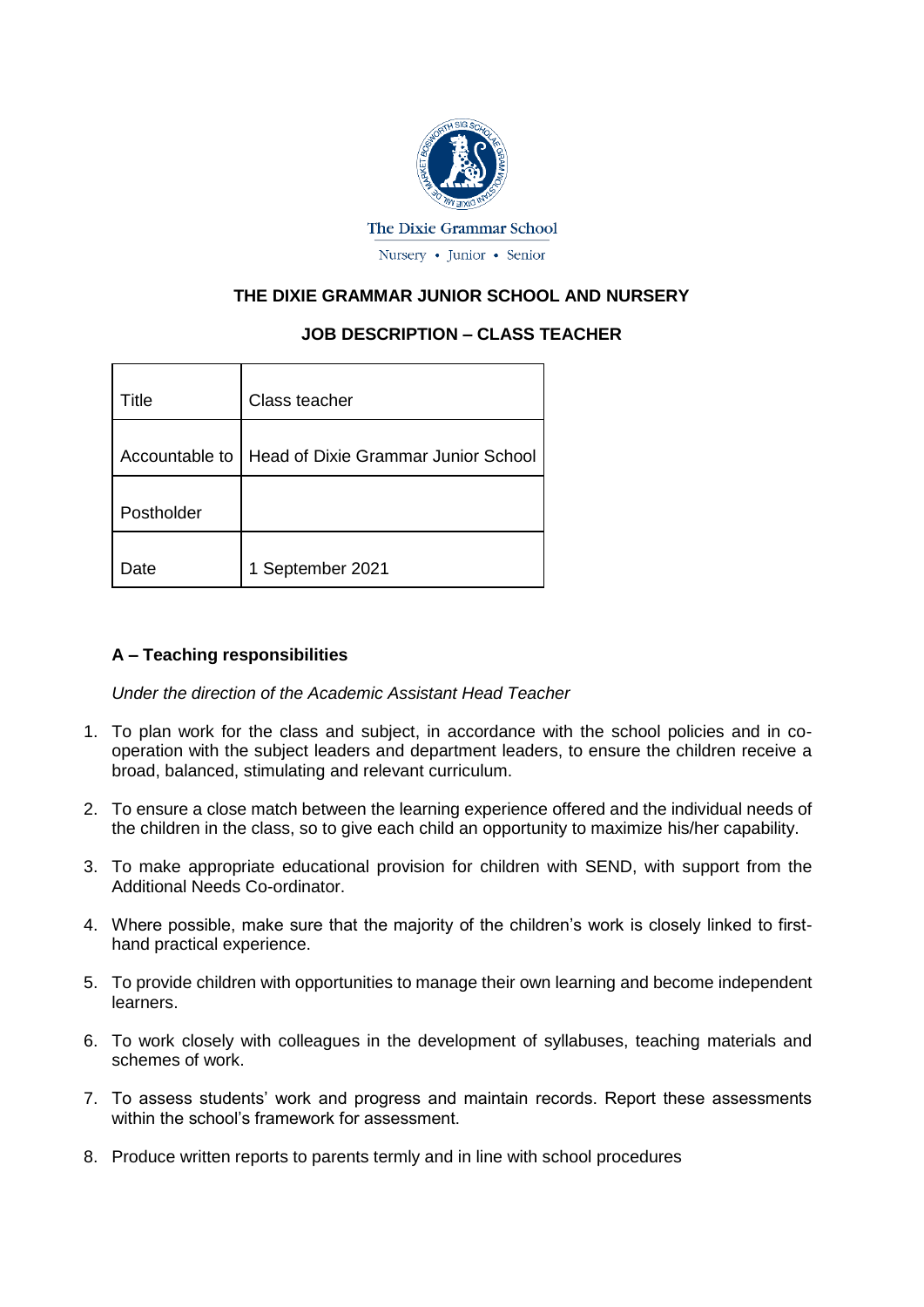- 9. To be responsible, or jointly responsible, for the appearance of your normal teaching area(s) and ensure it is secure, happy and stimulating. It should promote the highest standards of organisation and discipline.
- 10. To keep the Assistant Head Teachers informed, as necessary, of academic or pastoral concerns
- 11. To inform the Pastoral Assistant Head Teacher of any absence and to set work for the classes missed.

#### **B – Pastoral Responsibilities**

Members of staff are form teachers. As such they are part of a team working under the direction of the Pastoral Assistant Head Teacher.

They are expected:

- 1. To be responsible for academic and pastoral oversight of the pupils in their form and to keep the Assistant Head Teacher's informed as necessary.
- 2. To foster each child's self-image and esteem and establish relationships which are based on mutual respect.
- 3. To check homework diaries and monitor and update the Class Dojo system
- 4. To initiate any necessary contact with parents and maintain and open and honest dialogue about their child.
- 5. To write and collate reports and attend meetings with parents
- 6. To keep an accurate register and check that a letter covers all absences

## **C - General Duties**

- 1. To share in supervisory duties according to the duty rota.
- 2. To take part in meetings with both colleagues and parents as required for the fulfilment of academic and pastoral responsibilities.
- 3. To take up opportunities for continuous professional development identified through the performance management structure as well as keeping abreast of educational developments through self-directed reading/research.
- 4. To make good use of all opportunities to promote the well-being of the school, its pupils and staff.
- 5. To be responsible for managing the behaviour and discipline of students in line with the School's Behaviour Policy.
- 6. To act as role model to students and support the ethos of the school